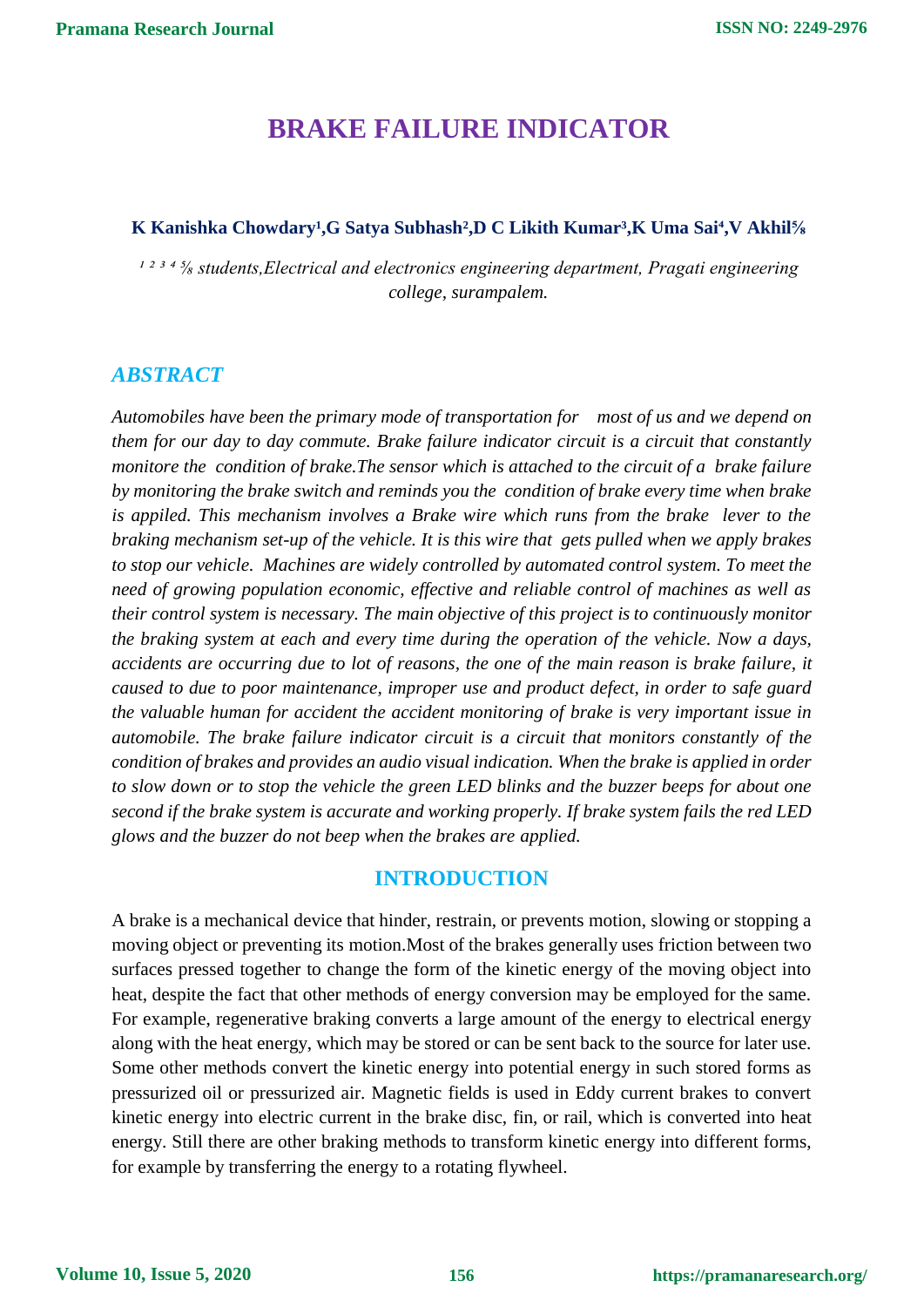# **DIAGRAMANDEXPLANATION**



### **WORKING OF THIS BRAKE FAILURE CIRCUIT**

Once the connection is made power the circuit, make sure the Brake cable (here I have used a normal yellow wire to represent the brake cable) is connected across the +5V and base of BC557 through a resistor as shown in the circuit. If everything works as expected you should see the Green LED turned on and the Buzzer and Red Light Turned Off. Now, cut/remove the brake cable the Red LED and the Buzzer should start flashing.

### **COMPONENTS USED IN BRAKE FAILURE INDICATOR:**

# **BUZZER :**

A buzzer is a small yet efficient component to add sound features to our project/system. It is very small and compact 2-pin structure hence can be easily used on, PCB Board which makes this a widely used component in most electronic applications.

There are two types are buzzers that are commonly available. The one shown here is a simple buzzer which when powered will make a Continuous Beeeeeeppp.... sound, the other type is called a readymade buzzer which will look bulkier than this and will produce a Beep. Beep. Beep. Sound due to the internal oscillating circuit present inside it. But, the one shown here is most widely used because it can be customised with help of other circuits to fit easily in our application. This buzzer can be used by simply powering it using a DC power supply ranging from 4V to 9V. A simple 9V battery can also be used, but it is recommended to use a regulated +5V or +6V DC supply. The buzzer is normally associated with a switching circuit to turn ON or turn OFF the buzzer at required time and require interval.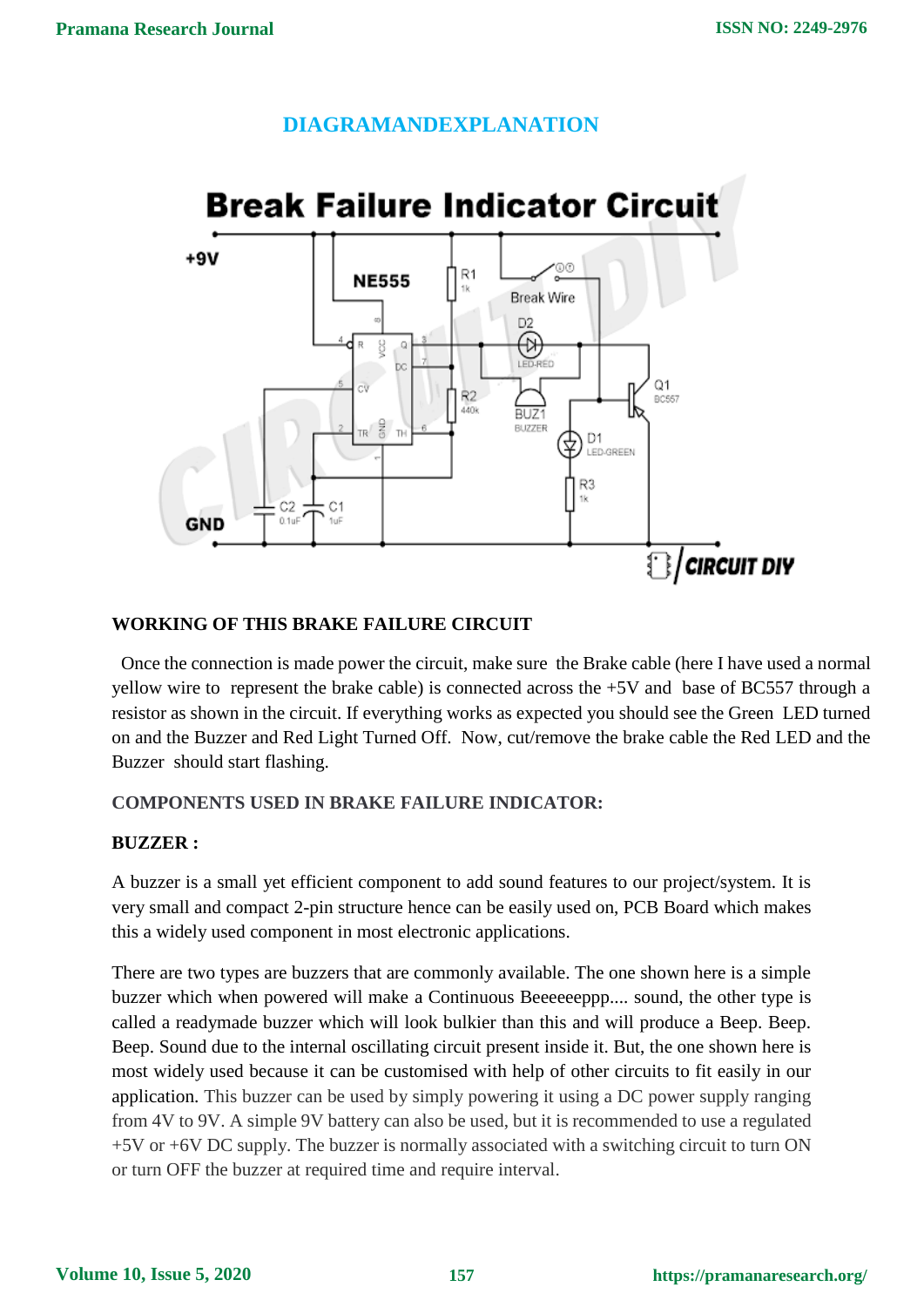

### **LED :**

A light-emitting diode (LED) is a semiconductor light source that emits light when current flows through it. Electrons in the semiconductor recombine with electron holes, releasing energy in the form of photons. The colour of the light (corresponding to the energy of the photons) is determined by the energy required for electrons to cross the band gap of the semiconductor. White light is obtained by using multiple semiconductors or a layer of lightemitting phosphor on the semiconductor device.

Appearing as practical electronic components in 1962, the earliest LEDs emitted low-intensity infrared light. Infrared LEDs are used in remote-control circuits, such as those used with a wide variety of consumer electronics. The first visible-light LEDs were of low intensity and limited to red. Modern LEDs are available across the visible, ultraviolet, and infrared wavelengths, with high light output.



### **PCB ( PRINTED CIRCUIT BOARD)**

A printed circuit board (PCB) mechanically supports and electrically connects electrical or electronic components using conductive tracks, pads and other features etched from one or more sheet layers of copper laminated onto and/or between sheet layers of a ((non-conductive substrate. Components are generally soldered onto the PCB to both electrically connect and mechanically fasten them to it. Printed circuit boards are used in all but the simplest electronic products. They are also used in some electrical products, such as passive switch boxes.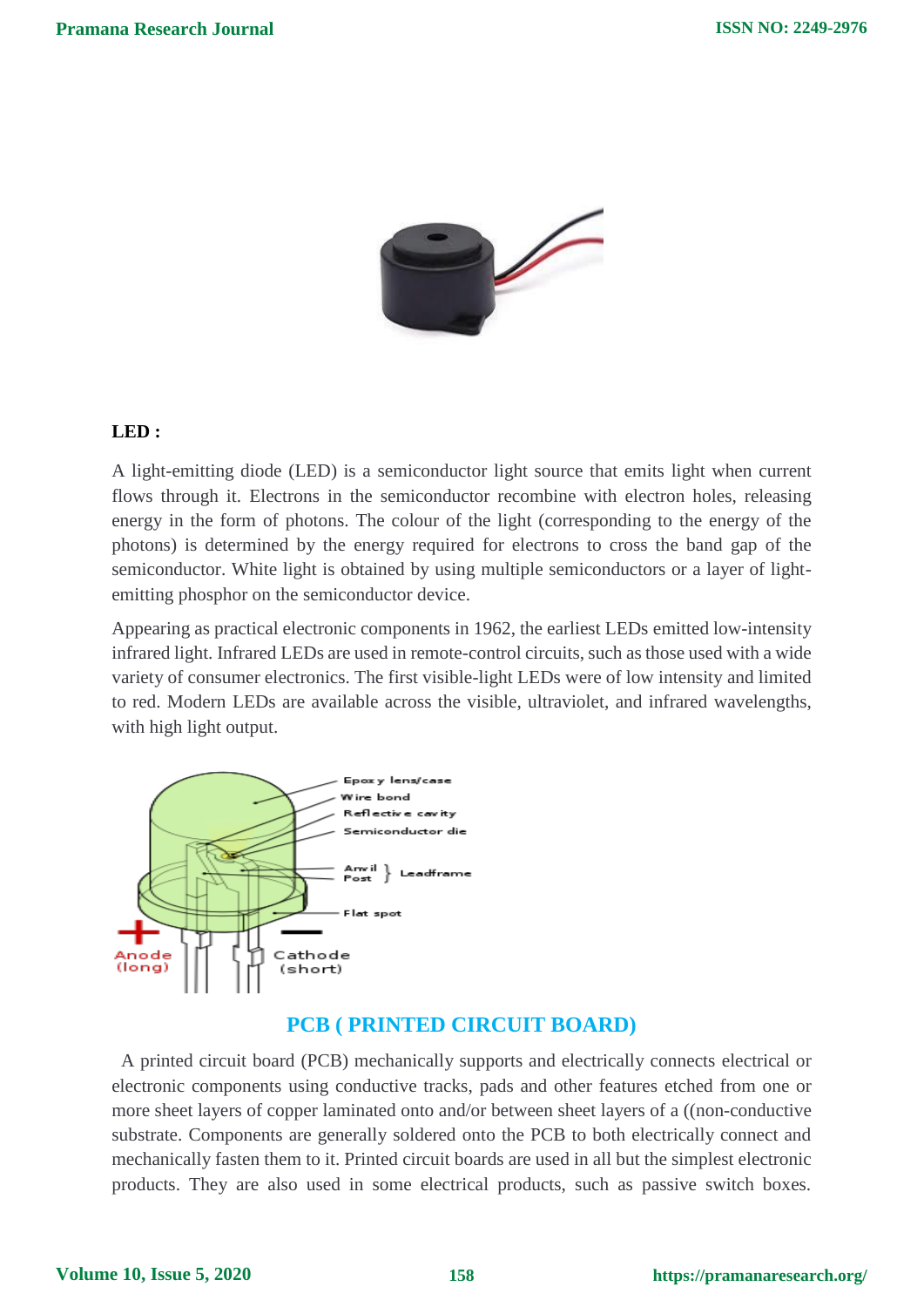Alternatives to PCBs include wire wrap and point-to-point construction, both once popular but now rarely used. PCBs require additional design effort to lay out the circuit, but manufacturing and assembly can be automated. Specialized CAD software is available to do much of the work of layout. Mass-producing circuits with PCBs is cheaper and faster than with other wiring methods, as components are mounted and wired in one operation. Large numbers of PCBs can be fabricated at the same time, and the layout only has to be done once. PCBs can also be made manually in small quantities, with reduced benefits.



# **RESISTOR**

A resistor is a passive two-terminal electrical component that implement electrical resistance as a circuit flow, adjust signal levels, to divide voltages, bias active elements, and terminate transmission lines, among other uses. High power resistors that can dissipate many watts of electrical power as heat, may be used as parts of motor controls, in power distribution systems, or as test loads for generators.Fixed resistors have resistances that only change slightly with temperature, time or operating voltage. Variable resistors can be used to adjust circuit elements (such as a volume control or a lamp dimmer), or as sensing devices for heat, light, humidity, force, or chemical activity.

Resistors are common elements of electrical networks and electronic circuits and are ubiquitous in electronic equipment. Practical resistors as discrete components can be composed of various compounds and forms. Resistors are also implemented within integrated circuits.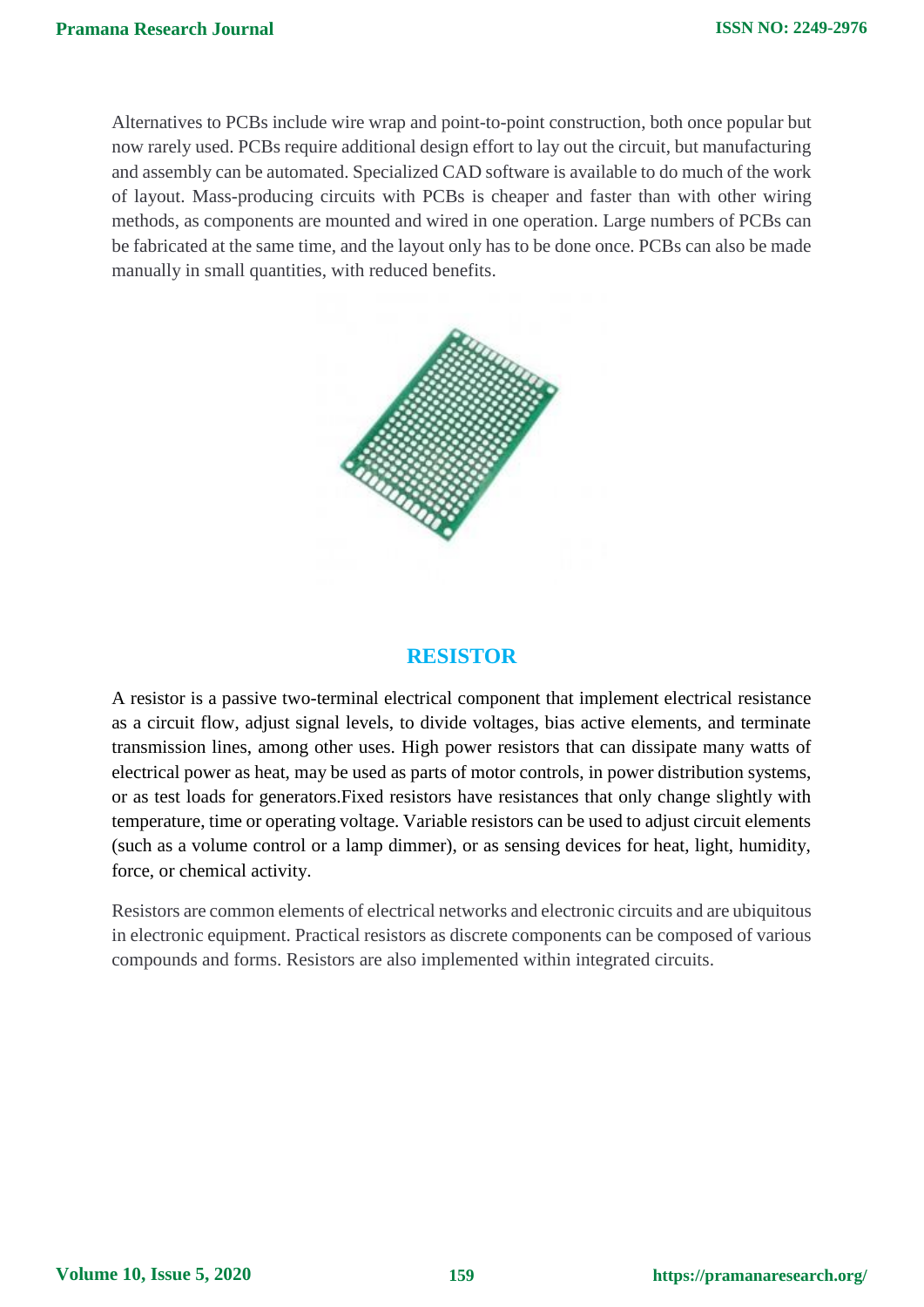

# **BATTERY**

Battery is a device consisting of one or more electrochemical cells with external connections for powering electrical devices such as flashlights, mobile phones, and electric cars. When a battery is supplying electric power, its positive terminal is the cathode and its negative terminal is the anode. The terminal marked negative is the source of electrons that will flow through an external electric circuit to the positive terminal. When a battery is connected to an external electric load, a redox reaction converts high-energy reactants to lower-energy products, and the free-energy difference is delivered to the external circuit as electrical energy. Historically the term "battery" specifically referred to a device composed of multiple cells, however the usage has evolved to include devices composed of a single cell.



# **CAPACITOR**

In October 1745, Ewald Georg von Kleist of Pomerania, Germany, found that charge could be stored by connecting a high-voltage electrostatic generator by a wire to a volume of water in a hand-held glass jar.[4] Von Kleist's hand and the water acted as conductors, and the jar as a dielectric (although details of the mechanism were incorrectly identified at the time). Von Kleist found that touching the wire resulted in a powerful spark, much more painful than that obtained from an electrostatic machine. The following year, the Dutch physicist Pieter van Musschenbroek invented a similar capacitor, which was named the Leyden jar, after the University of Leiden where he worked.[5] He also was impressed by the power of the shock he received, writing, "I would not take a second shock for the kingdom of France."[6] Daniel Gralath was the first to combine several jars in parallel to increase the charge storage capacity.[7] Benjamin Franklin investigated the Leyden jar and came to the conclusion that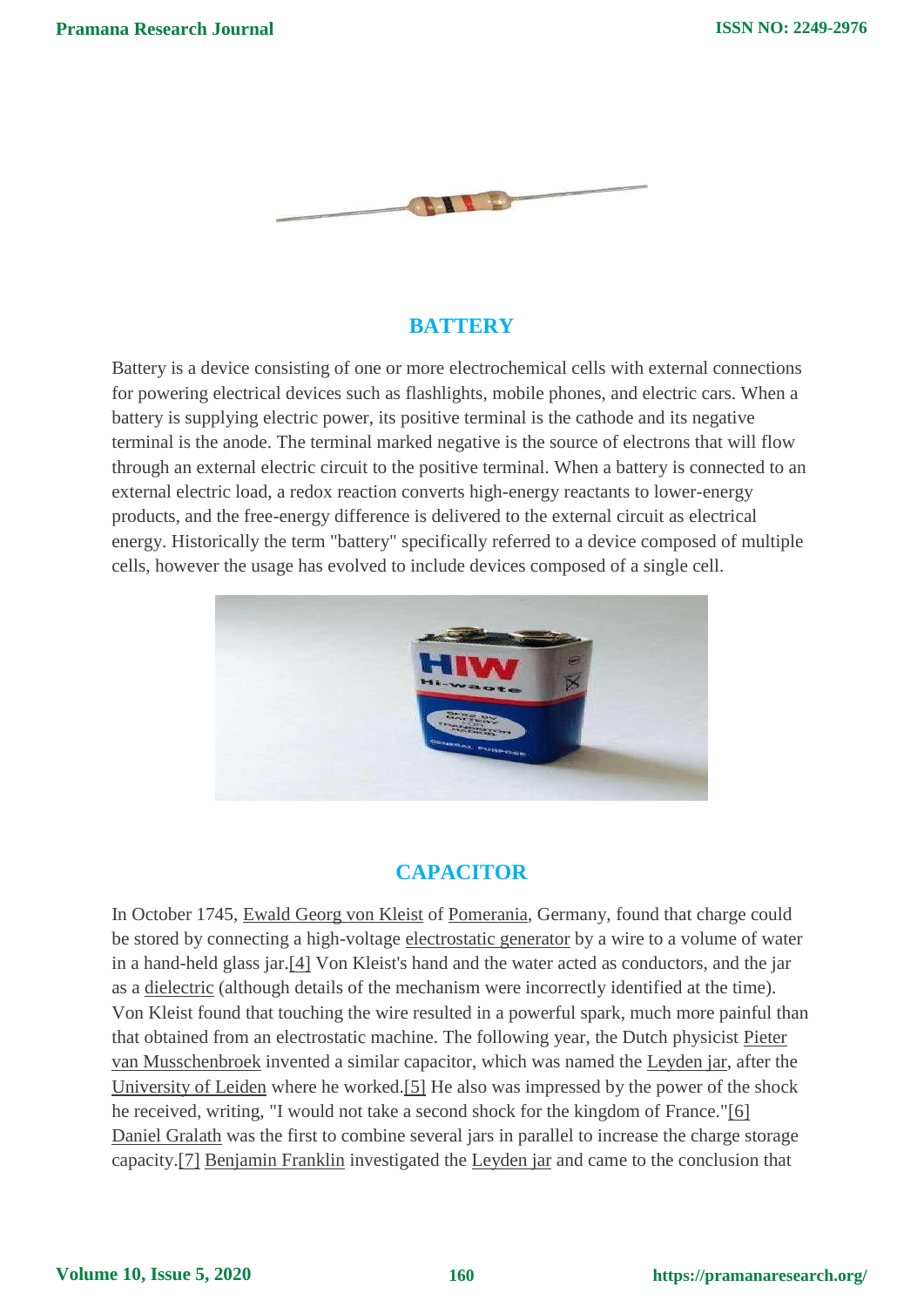the charge was stored on the glass, not in the water as others had assumed. He also adopted the term "battery",[8][9] (denoting the increasing of power with a row of similar units as in a battery of cannon), subsequently applied to ((clusters of electrochemical cells.[10] Leyden jars were later made by coating the inside and outside of jars with metal foil, leaving a space at the mouth to prevent arcing between the foils.<sup>[</sup>*citation needed*<sup>]</sup> The earliest unit of capacitance was the  $((jar, equivalent to about 1.11 nanofarads. [11])$ Leyden jars or more powerful devices employing flat glass plates alternating with foil conductors were used exclusively up until about 1900, when the invention of wireless (radio) created a demand for standard capacitors, and the steady move to higher frequencies required capacitors with lower inductance. More compact construction methods began to be used, such as a flexible dielectric sheet (like oiled paper) sandwiched between sheets of metal foil, rolled or folded into a small package.

A capacitor is a device that stores electrical energy in an electric field. It is a ((passive electronic component with two ((terminals.

The effect of a capacitor is known as capacitance. While some capacitance exists between any two electrical conductors in proximity in a circuit, a capacitor is a component designed to add capacitance to a circuit. The capacitor was originally known as a condenser or compensator. This name and its cognates are still widely used in many languages, but rarely in English, one notable exception being condenser microphones, also called capacitor microphones. The physical form and construction of practical capacitors vary widely and many types of capacitor are in common use.



#### **555 TIMER :**

The IC was designed in 1971 by Hans R. Camenzind under contract to signetics, later acquired by Philips semiconductors, now NXP

In 1962, Camenzind joined PR Mallory's Laboratory for Physical Science in Burlington, Massachusetts.[5] He designed a pulse-width modulation(PWM) amplifier for audio applications;[8] however, it was not successful in the market because there was no power transistor included. He became interested in tuners such as a gyrator and a phase-locked loop (PLL). He was hired by Signetics to develop a PLL IC in 1968. He designed an oscillator for PLLs such that the frequency did not depend on the power supply voltage or temperature.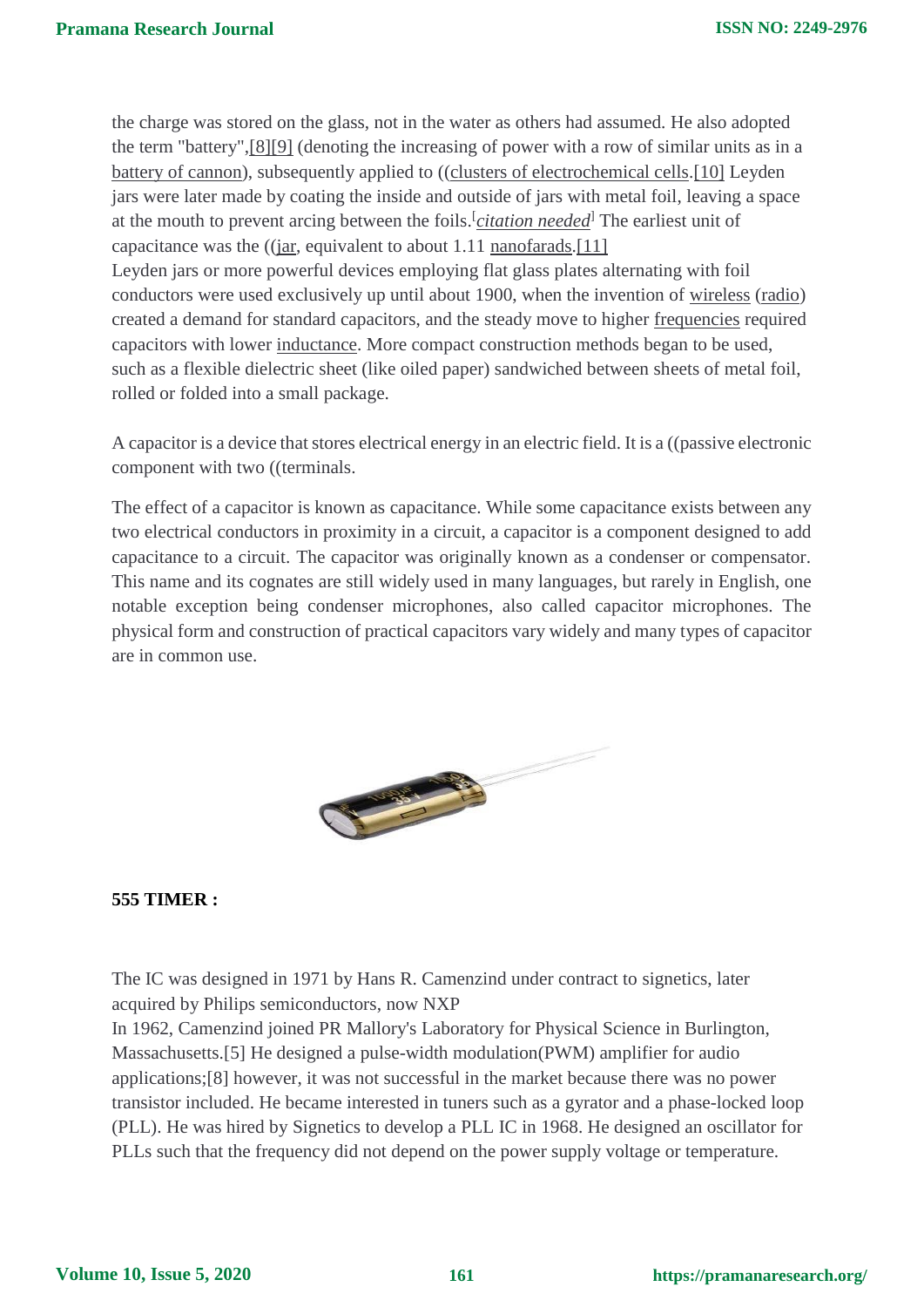Signetics subsequently laid off half of its employees due to a recession; development on the PLL was thus frozen.

Camenzind proposed the development of a universal circuit based on the oscillator for PLLs and asked that he develop it alone, borrowing equipment from Signetics instead of having his pay cut in half. Other engineers argued the product could be built from existing parts; however, the marketing manager approved the idea. Among 5xx numbers that were assigned for analog ICs, the part number "555" was chosen.

Camenzind also taught circuit design at Northeastern University in the morning attending the university himself at night working toward a Master's degree in Business Administration.The first design for the 555 was reviewed in the summer of 1971. Assessed to be without error, it proceeded to layout design. A few days later, Camenzind got the idea of using a direct resistance instead of a constant current source finding later that it worked. The change decreased the required 9 pins to 8 so the IC could be fit in an 8-pin package instead of a 14 pin package. This revised design passed a second design review with the prototype completed in October 1971.



555 Timer IC - PIN Diagram

#### www.CircuitsToday.com

#### **ADVANTAGES** :

- 1) No need of external battery. Circuit can be powered from the vehicle's battery itself.
- 2) Power consumption is comparably less.
- 3) It is not depend on the petrol level.
- 4) Operating principle is very easy.
- 5) Installation is simplified very much.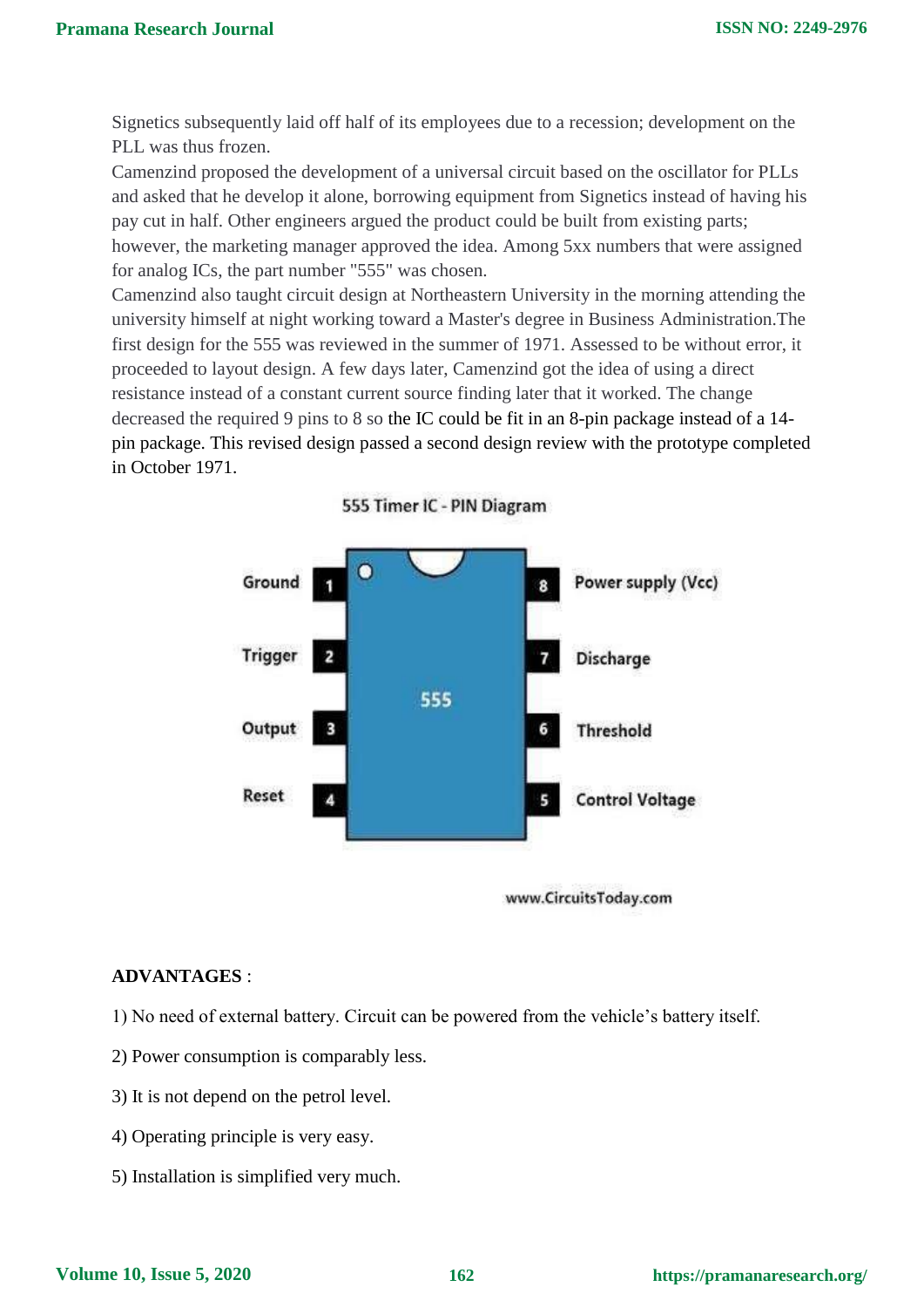- 6) The safety of driver is ensured.
- 7) Brake failure is notified to the surrounding traffic via buzzer.
- 8) The cost is low.

#### **APPLICATIONS :**

- 1) Four wheeler application
- 2) Two wheeler application
- 3) Mechanical Crane
- 4) Mechanical machines

# **FUTURE SCOPES :**

1) It can be used with high sensitivity pressure sensor.

2) If in case the brake fails, brake failure indicator can also be used in order to shut down the vehicle's engine.

3) The circuit will work in vehicles only with negative grounding.

4) The brake switch is fluid operated and does not function if fluid pressure drops to leakage.

### **INSTRUCTION TO USE :**

1) Always operate vehicles with proper negative grounding.

2) Keep the volume of audio visual indicator sound high so it can be easily hear by operator.

3) is important and necessary to attach the sensor with brake switch.

4) Always monitor the level of fluid leakage and its condition.

# **CONCLUSION**

1) The main purpose of this project is to provide such a device to vehicles operator so that any harmful damage and accidents cause by failure of brake switch can be easily prevented by the proper indication of working condition of brake switch. There are many aims of this project describe as:-

2) To sense the pressure drop due to the pressure leakage.

3) To indicate the proper working condition of brake switch.